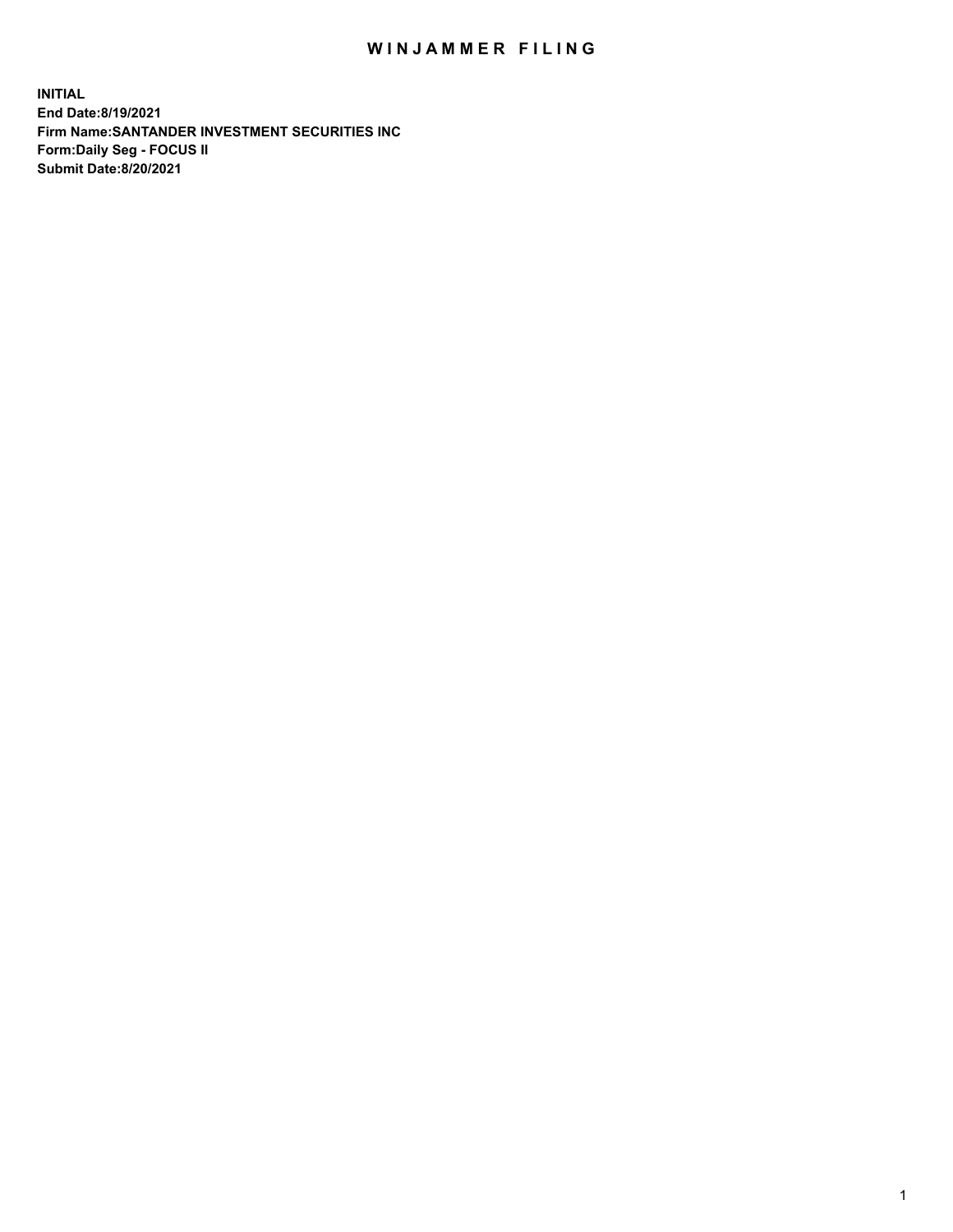**INITIAL End Date:8/19/2021 Firm Name:SANTANDER INVESTMENT SECURITIES INC Form:Daily Seg - FOCUS II Submit Date:8/20/2021 Daily Segregation - Cover Page**

| $-99.99$ and $-99.0$                                                                                                                                                                                                                                                                                                          |                                                                            |
|-------------------------------------------------------------------------------------------------------------------------------------------------------------------------------------------------------------------------------------------------------------------------------------------------------------------------------|----------------------------------------------------------------------------|
| Name of Company                                                                                                                                                                                                                                                                                                               | <b>SANTANDER INVESTMENT</b><br><b>SECURITIES INC</b>                       |
| <b>Contact Name</b>                                                                                                                                                                                                                                                                                                           | <b>Richard Ro</b>                                                          |
| <b>Contact Phone Number</b>                                                                                                                                                                                                                                                                                                   | (212) 350-3662                                                             |
| <b>Contact Email Address</b>                                                                                                                                                                                                                                                                                                  | richard.ro@santander.us                                                    |
| FCM's Customer Segregated Funds Residual Interest Target (choose one):<br>a. Minimum dollar amount: ; or<br>b. Minimum percentage of customer segregated funds required:%; or<br>c. Dollar amount range between: and; or<br>d. Percentage range of customer segregated funds required between:% and%.                         | 70,000,000<br>$\underline{\mathbf{0}}$<br>0 <sub>0</sub><br>0 <sub>0</sub> |
| FCM's Customer Secured Amount Funds Residual Interest Target (choose one):<br>a. Minimum dollar amount: ; or<br>b. Minimum percentage of customer secured funds required:%; or<br>c. Dollar amount range between: and; or<br>d. Percentage range of customer secured funds required between:% and%.                           | $\frac{\frac{0}{0}}{\frac{0}{0}}$<br>0 <sub>0</sub>                        |
| FCM's Cleared Swaps Customer Collateral Residual Interest Target (choose one):<br>a. Minimum dollar amount: ; or<br>b. Minimum percentage of cleared swaps customer collateral required:%; or<br>c. Dollar amount range between: and; or<br>d. Percentage range of cleared swaps customer collateral required between:% and%. | $\frac{0}{0}$<br>$\underline{0}$ $\underline{0}$<br>0 <sub>0</sub>         |

Attach supporting documents CH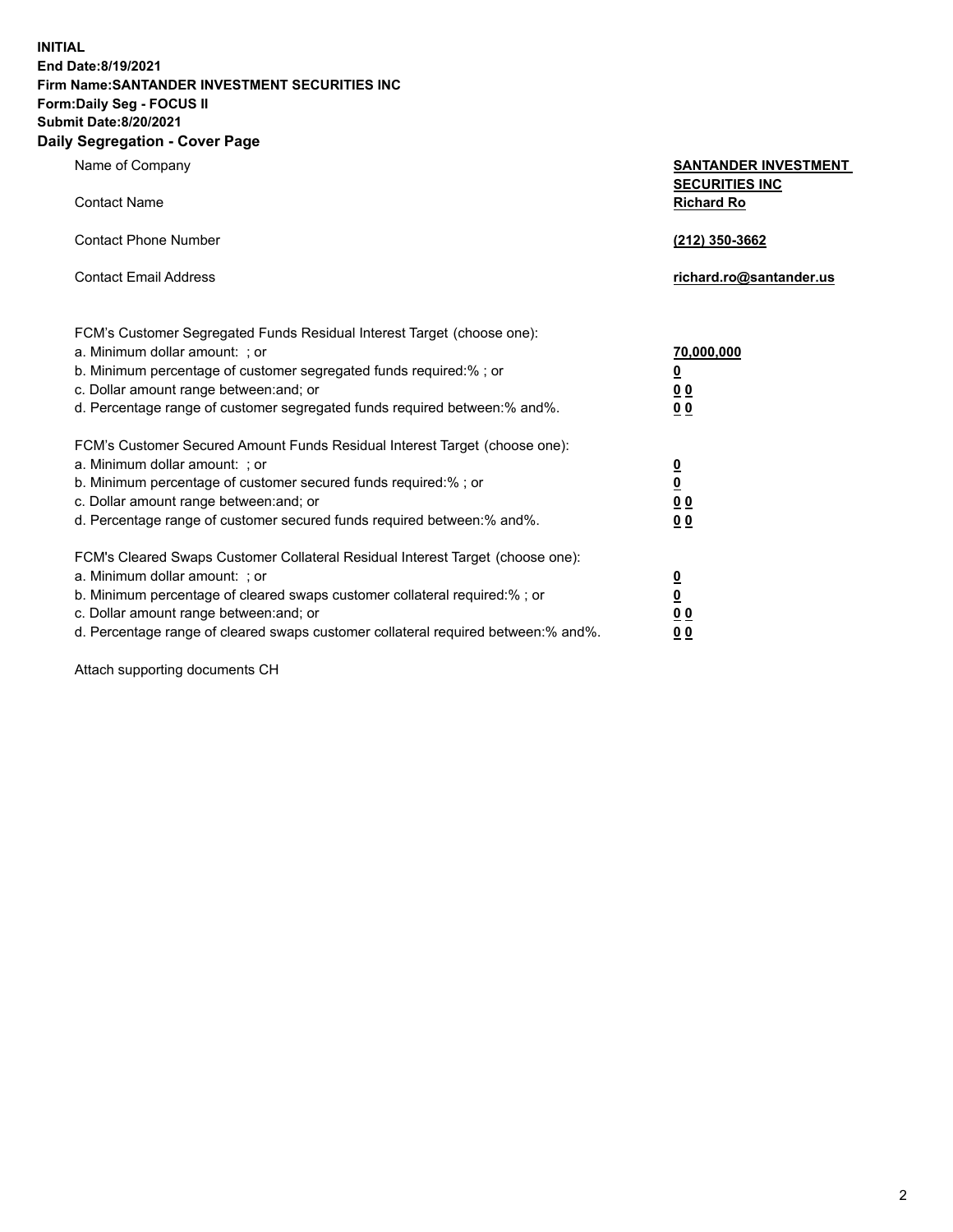**INITIAL End Date:8/19/2021 Firm Name:SANTANDER INVESTMENT SECURITIES INC Form:Daily Seg - FOCUS II Submit Date:8/20/2021 Daily Segregation - Secured Amounts**

| Amount required to be set aside pursuant to law, rule or regulation of a foreign<br>$0$ [7305]<br>government or a rule of a self-regulatory organization authorized thereunder<br>1.<br>Net ledger balance - Foreign Futures and Foreign Option Trading - All Customers<br>A. Cash<br>$0$ [7315]<br>B. Securities (at market)<br>$0$ [7317]<br>Net unrealized profit (loss) in open futures contracts traded on a foreign board of trade<br>$0$ [7325]<br>Exchange traded options<br>a. Market value of open option contracts purchased on a foreign board of trade<br>$0$ [7335]<br>b. Market value of open contracts granted (sold) on a foreign board of trade<br>$0$ [7337]<br>Net equity (deficit) (add lines 1. 2. and 3.)<br>$0$ [7345]<br>Account liquidating to a deficit and account with a debit balances - gross amount<br>$0$ [7351]<br>Less: amount offset by customer owned securities<br>0 [7352] 0 [7354]<br>Amount required to be set aside as the secured amount - Net Liquidating Equity<br>$0$ [7355]<br>Method (add lines 4 and 5)<br>Greater of amount required to be set aside pursuant to foreign jurisdiction (above) or line<br>$0$ [7360]<br>6.<br>FUNDS DEPOSITED IN SEPARATE REGULATION 30.7 ACCOUNTS<br>1.<br>Cash in banks<br>A. Banks located in the United States<br>$0$ [7500]<br>B. Other banks qualified under Regulation 30.7<br>0 [7520] 0 [7530]<br>Securities<br>A. In safekeeping with banks located in the United States<br>$0$ [7540]<br>B. In safekeeping with other banks qualified under Regulation 30.7<br>0 [7560] 0 [7570]<br>Equities with registered futures commission merchants<br>A. Cash<br>$0$ [7580]<br><b>B.</b> Securities<br>$0$ [7590]<br>C. Unrealized gain (loss) on open futures contracts<br>$0$ [7600]<br>D. Value of long option contracts<br>$0$ [7610]<br>E. Value of short option contracts<br>0 [7615] 0 [7620]<br>Amounts held by clearing organizations of foreign boards of trade<br>A. Cash<br>$0$ [7640]<br><b>B.</b> Securities<br>$0$ [7650]<br>C. Amount due to (from) clearing organization - daily variation<br>$0$ [7660]<br>D. Value of long option contracts<br>$0$ [7670]<br>E. Value of short option contracts<br>0 [7675] 0 [7680]<br>Amounts held by members of foreign boards of trade<br>$0$ [7700]<br>A. Cash<br>$0$ [7710]<br><b>B.</b> Securities<br>C. Unrealized gain (loss) on open futures contracts<br>$0$ [7720]<br>D. Value of long option contracts<br>$0$ [7730]<br>E. Value of short option contracts<br>0 [7735] 0 [7740]<br>Amounts with other depositories designated by a foreign board of trade<br>$0$ [7760]<br>Segregated funds on hand<br>$0$ [7765]<br>Total funds in separate section 30.7 accounts<br>$0$ [7770]<br>Excess (deficiency) Set Aside for Secured Amount (subtract line 7 Secured Statement<br>$0$ [7380]<br>Page 1 from Line 8)<br>10.<br>Management Target Amount for Excess funds in separate section 30.7 accounts<br>$0$ [7780]<br>11.<br>Excess (deficiency) funds in separate 30.7 accounts over (under) Management Target |    | Foreign Futures and Foreign Options Secured Amounts |            |
|------------------------------------------------------------------------------------------------------------------------------------------------------------------------------------------------------------------------------------------------------------------------------------------------------------------------------------------------------------------------------------------------------------------------------------------------------------------------------------------------------------------------------------------------------------------------------------------------------------------------------------------------------------------------------------------------------------------------------------------------------------------------------------------------------------------------------------------------------------------------------------------------------------------------------------------------------------------------------------------------------------------------------------------------------------------------------------------------------------------------------------------------------------------------------------------------------------------------------------------------------------------------------------------------------------------------------------------------------------------------------------------------------------------------------------------------------------------------------------------------------------------------------------------------------------------------------------------------------------------------------------------------------------------------------------------------------------------------------------------------------------------------------------------------------------------------------------------------------------------------------------------------------------------------------------------------------------------------------------------------------------------------------------------------------------------------------------------------------------------------------------------------------------------------------------------------------------------------------------------------------------------------------------------------------------------------------------------------------------------------------------------------------------------------------------------------------------------------------------------------------------------------------------------------------------------------------------------------------------------------------------------------------------------------------------------------------------------------------------------------------------------------------------------------------------------------------------------------------------------------------------------------------------------------------------------------------------------------------------------------------------------------------------------------------------------|----|-----------------------------------------------------|------------|
|                                                                                                                                                                                                                                                                                                                                                                                                                                                                                                                                                                                                                                                                                                                                                                                                                                                                                                                                                                                                                                                                                                                                                                                                                                                                                                                                                                                                                                                                                                                                                                                                                                                                                                                                                                                                                                                                                                                                                                                                                                                                                                                                                                                                                                                                                                                                                                                                                                                                                                                                                                                                                                                                                                                                                                                                                                                                                                                                                                                                                                                                  |    |                                                     |            |
|                                                                                                                                                                                                                                                                                                                                                                                                                                                                                                                                                                                                                                                                                                                                                                                                                                                                                                                                                                                                                                                                                                                                                                                                                                                                                                                                                                                                                                                                                                                                                                                                                                                                                                                                                                                                                                                                                                                                                                                                                                                                                                                                                                                                                                                                                                                                                                                                                                                                                                                                                                                                                                                                                                                                                                                                                                                                                                                                                                                                                                                                  |    |                                                     |            |
|                                                                                                                                                                                                                                                                                                                                                                                                                                                                                                                                                                                                                                                                                                                                                                                                                                                                                                                                                                                                                                                                                                                                                                                                                                                                                                                                                                                                                                                                                                                                                                                                                                                                                                                                                                                                                                                                                                                                                                                                                                                                                                                                                                                                                                                                                                                                                                                                                                                                                                                                                                                                                                                                                                                                                                                                                                                                                                                                                                                                                                                                  |    |                                                     |            |
|                                                                                                                                                                                                                                                                                                                                                                                                                                                                                                                                                                                                                                                                                                                                                                                                                                                                                                                                                                                                                                                                                                                                                                                                                                                                                                                                                                                                                                                                                                                                                                                                                                                                                                                                                                                                                                                                                                                                                                                                                                                                                                                                                                                                                                                                                                                                                                                                                                                                                                                                                                                                                                                                                                                                                                                                                                                                                                                                                                                                                                                                  |    |                                                     |            |
|                                                                                                                                                                                                                                                                                                                                                                                                                                                                                                                                                                                                                                                                                                                                                                                                                                                                                                                                                                                                                                                                                                                                                                                                                                                                                                                                                                                                                                                                                                                                                                                                                                                                                                                                                                                                                                                                                                                                                                                                                                                                                                                                                                                                                                                                                                                                                                                                                                                                                                                                                                                                                                                                                                                                                                                                                                                                                                                                                                                                                                                                  |    |                                                     |            |
|                                                                                                                                                                                                                                                                                                                                                                                                                                                                                                                                                                                                                                                                                                                                                                                                                                                                                                                                                                                                                                                                                                                                                                                                                                                                                                                                                                                                                                                                                                                                                                                                                                                                                                                                                                                                                                                                                                                                                                                                                                                                                                                                                                                                                                                                                                                                                                                                                                                                                                                                                                                                                                                                                                                                                                                                                                                                                                                                                                                                                                                                  | 2. |                                                     |            |
|                                                                                                                                                                                                                                                                                                                                                                                                                                                                                                                                                                                                                                                                                                                                                                                                                                                                                                                                                                                                                                                                                                                                                                                                                                                                                                                                                                                                                                                                                                                                                                                                                                                                                                                                                                                                                                                                                                                                                                                                                                                                                                                                                                                                                                                                                                                                                                                                                                                                                                                                                                                                                                                                                                                                                                                                                                                                                                                                                                                                                                                                  | 3. |                                                     |            |
|                                                                                                                                                                                                                                                                                                                                                                                                                                                                                                                                                                                                                                                                                                                                                                                                                                                                                                                                                                                                                                                                                                                                                                                                                                                                                                                                                                                                                                                                                                                                                                                                                                                                                                                                                                                                                                                                                                                                                                                                                                                                                                                                                                                                                                                                                                                                                                                                                                                                                                                                                                                                                                                                                                                                                                                                                                                                                                                                                                                                                                                                  |    |                                                     |            |
|                                                                                                                                                                                                                                                                                                                                                                                                                                                                                                                                                                                                                                                                                                                                                                                                                                                                                                                                                                                                                                                                                                                                                                                                                                                                                                                                                                                                                                                                                                                                                                                                                                                                                                                                                                                                                                                                                                                                                                                                                                                                                                                                                                                                                                                                                                                                                                                                                                                                                                                                                                                                                                                                                                                                                                                                                                                                                                                                                                                                                                                                  |    |                                                     |            |
|                                                                                                                                                                                                                                                                                                                                                                                                                                                                                                                                                                                                                                                                                                                                                                                                                                                                                                                                                                                                                                                                                                                                                                                                                                                                                                                                                                                                                                                                                                                                                                                                                                                                                                                                                                                                                                                                                                                                                                                                                                                                                                                                                                                                                                                                                                                                                                                                                                                                                                                                                                                                                                                                                                                                                                                                                                                                                                                                                                                                                                                                  | 4. |                                                     |            |
|                                                                                                                                                                                                                                                                                                                                                                                                                                                                                                                                                                                                                                                                                                                                                                                                                                                                                                                                                                                                                                                                                                                                                                                                                                                                                                                                                                                                                                                                                                                                                                                                                                                                                                                                                                                                                                                                                                                                                                                                                                                                                                                                                                                                                                                                                                                                                                                                                                                                                                                                                                                                                                                                                                                                                                                                                                                                                                                                                                                                                                                                  | 5. |                                                     |            |
|                                                                                                                                                                                                                                                                                                                                                                                                                                                                                                                                                                                                                                                                                                                                                                                                                                                                                                                                                                                                                                                                                                                                                                                                                                                                                                                                                                                                                                                                                                                                                                                                                                                                                                                                                                                                                                                                                                                                                                                                                                                                                                                                                                                                                                                                                                                                                                                                                                                                                                                                                                                                                                                                                                                                                                                                                                                                                                                                                                                                                                                                  |    |                                                     |            |
|                                                                                                                                                                                                                                                                                                                                                                                                                                                                                                                                                                                                                                                                                                                                                                                                                                                                                                                                                                                                                                                                                                                                                                                                                                                                                                                                                                                                                                                                                                                                                                                                                                                                                                                                                                                                                                                                                                                                                                                                                                                                                                                                                                                                                                                                                                                                                                                                                                                                                                                                                                                                                                                                                                                                                                                                                                                                                                                                                                                                                                                                  | 6. |                                                     |            |
|                                                                                                                                                                                                                                                                                                                                                                                                                                                                                                                                                                                                                                                                                                                                                                                                                                                                                                                                                                                                                                                                                                                                                                                                                                                                                                                                                                                                                                                                                                                                                                                                                                                                                                                                                                                                                                                                                                                                                                                                                                                                                                                                                                                                                                                                                                                                                                                                                                                                                                                                                                                                                                                                                                                                                                                                                                                                                                                                                                                                                                                                  |    |                                                     |            |
|                                                                                                                                                                                                                                                                                                                                                                                                                                                                                                                                                                                                                                                                                                                                                                                                                                                                                                                                                                                                                                                                                                                                                                                                                                                                                                                                                                                                                                                                                                                                                                                                                                                                                                                                                                                                                                                                                                                                                                                                                                                                                                                                                                                                                                                                                                                                                                                                                                                                                                                                                                                                                                                                                                                                                                                                                                                                                                                                                                                                                                                                  | 7. |                                                     |            |
|                                                                                                                                                                                                                                                                                                                                                                                                                                                                                                                                                                                                                                                                                                                                                                                                                                                                                                                                                                                                                                                                                                                                                                                                                                                                                                                                                                                                                                                                                                                                                                                                                                                                                                                                                                                                                                                                                                                                                                                                                                                                                                                                                                                                                                                                                                                                                                                                                                                                                                                                                                                                                                                                                                                                                                                                                                                                                                                                                                                                                                                                  |    |                                                     |            |
|                                                                                                                                                                                                                                                                                                                                                                                                                                                                                                                                                                                                                                                                                                                                                                                                                                                                                                                                                                                                                                                                                                                                                                                                                                                                                                                                                                                                                                                                                                                                                                                                                                                                                                                                                                                                                                                                                                                                                                                                                                                                                                                                                                                                                                                                                                                                                                                                                                                                                                                                                                                                                                                                                                                                                                                                                                                                                                                                                                                                                                                                  |    |                                                     |            |
|                                                                                                                                                                                                                                                                                                                                                                                                                                                                                                                                                                                                                                                                                                                                                                                                                                                                                                                                                                                                                                                                                                                                                                                                                                                                                                                                                                                                                                                                                                                                                                                                                                                                                                                                                                                                                                                                                                                                                                                                                                                                                                                                                                                                                                                                                                                                                                                                                                                                                                                                                                                                                                                                                                                                                                                                                                                                                                                                                                                                                                                                  |    |                                                     |            |
|                                                                                                                                                                                                                                                                                                                                                                                                                                                                                                                                                                                                                                                                                                                                                                                                                                                                                                                                                                                                                                                                                                                                                                                                                                                                                                                                                                                                                                                                                                                                                                                                                                                                                                                                                                                                                                                                                                                                                                                                                                                                                                                                                                                                                                                                                                                                                                                                                                                                                                                                                                                                                                                                                                                                                                                                                                                                                                                                                                                                                                                                  |    |                                                     |            |
|                                                                                                                                                                                                                                                                                                                                                                                                                                                                                                                                                                                                                                                                                                                                                                                                                                                                                                                                                                                                                                                                                                                                                                                                                                                                                                                                                                                                                                                                                                                                                                                                                                                                                                                                                                                                                                                                                                                                                                                                                                                                                                                                                                                                                                                                                                                                                                                                                                                                                                                                                                                                                                                                                                                                                                                                                                                                                                                                                                                                                                                                  |    |                                                     |            |
|                                                                                                                                                                                                                                                                                                                                                                                                                                                                                                                                                                                                                                                                                                                                                                                                                                                                                                                                                                                                                                                                                                                                                                                                                                                                                                                                                                                                                                                                                                                                                                                                                                                                                                                                                                                                                                                                                                                                                                                                                                                                                                                                                                                                                                                                                                                                                                                                                                                                                                                                                                                                                                                                                                                                                                                                                                                                                                                                                                                                                                                                  | 2. |                                                     |            |
|                                                                                                                                                                                                                                                                                                                                                                                                                                                                                                                                                                                                                                                                                                                                                                                                                                                                                                                                                                                                                                                                                                                                                                                                                                                                                                                                                                                                                                                                                                                                                                                                                                                                                                                                                                                                                                                                                                                                                                                                                                                                                                                                                                                                                                                                                                                                                                                                                                                                                                                                                                                                                                                                                                                                                                                                                                                                                                                                                                                                                                                                  |    |                                                     |            |
|                                                                                                                                                                                                                                                                                                                                                                                                                                                                                                                                                                                                                                                                                                                                                                                                                                                                                                                                                                                                                                                                                                                                                                                                                                                                                                                                                                                                                                                                                                                                                                                                                                                                                                                                                                                                                                                                                                                                                                                                                                                                                                                                                                                                                                                                                                                                                                                                                                                                                                                                                                                                                                                                                                                                                                                                                                                                                                                                                                                                                                                                  |    |                                                     |            |
|                                                                                                                                                                                                                                                                                                                                                                                                                                                                                                                                                                                                                                                                                                                                                                                                                                                                                                                                                                                                                                                                                                                                                                                                                                                                                                                                                                                                                                                                                                                                                                                                                                                                                                                                                                                                                                                                                                                                                                                                                                                                                                                                                                                                                                                                                                                                                                                                                                                                                                                                                                                                                                                                                                                                                                                                                                                                                                                                                                                                                                                                  | 3. |                                                     |            |
|                                                                                                                                                                                                                                                                                                                                                                                                                                                                                                                                                                                                                                                                                                                                                                                                                                                                                                                                                                                                                                                                                                                                                                                                                                                                                                                                                                                                                                                                                                                                                                                                                                                                                                                                                                                                                                                                                                                                                                                                                                                                                                                                                                                                                                                                                                                                                                                                                                                                                                                                                                                                                                                                                                                                                                                                                                                                                                                                                                                                                                                                  |    |                                                     |            |
|                                                                                                                                                                                                                                                                                                                                                                                                                                                                                                                                                                                                                                                                                                                                                                                                                                                                                                                                                                                                                                                                                                                                                                                                                                                                                                                                                                                                                                                                                                                                                                                                                                                                                                                                                                                                                                                                                                                                                                                                                                                                                                                                                                                                                                                                                                                                                                                                                                                                                                                                                                                                                                                                                                                                                                                                                                                                                                                                                                                                                                                                  |    |                                                     |            |
|                                                                                                                                                                                                                                                                                                                                                                                                                                                                                                                                                                                                                                                                                                                                                                                                                                                                                                                                                                                                                                                                                                                                                                                                                                                                                                                                                                                                                                                                                                                                                                                                                                                                                                                                                                                                                                                                                                                                                                                                                                                                                                                                                                                                                                                                                                                                                                                                                                                                                                                                                                                                                                                                                                                                                                                                                                                                                                                                                                                                                                                                  |    |                                                     |            |
|                                                                                                                                                                                                                                                                                                                                                                                                                                                                                                                                                                                                                                                                                                                                                                                                                                                                                                                                                                                                                                                                                                                                                                                                                                                                                                                                                                                                                                                                                                                                                                                                                                                                                                                                                                                                                                                                                                                                                                                                                                                                                                                                                                                                                                                                                                                                                                                                                                                                                                                                                                                                                                                                                                                                                                                                                                                                                                                                                                                                                                                                  |    |                                                     |            |
|                                                                                                                                                                                                                                                                                                                                                                                                                                                                                                                                                                                                                                                                                                                                                                                                                                                                                                                                                                                                                                                                                                                                                                                                                                                                                                                                                                                                                                                                                                                                                                                                                                                                                                                                                                                                                                                                                                                                                                                                                                                                                                                                                                                                                                                                                                                                                                                                                                                                                                                                                                                                                                                                                                                                                                                                                                                                                                                                                                                                                                                                  |    |                                                     |            |
|                                                                                                                                                                                                                                                                                                                                                                                                                                                                                                                                                                                                                                                                                                                                                                                                                                                                                                                                                                                                                                                                                                                                                                                                                                                                                                                                                                                                                                                                                                                                                                                                                                                                                                                                                                                                                                                                                                                                                                                                                                                                                                                                                                                                                                                                                                                                                                                                                                                                                                                                                                                                                                                                                                                                                                                                                                                                                                                                                                                                                                                                  | 4. |                                                     |            |
|                                                                                                                                                                                                                                                                                                                                                                                                                                                                                                                                                                                                                                                                                                                                                                                                                                                                                                                                                                                                                                                                                                                                                                                                                                                                                                                                                                                                                                                                                                                                                                                                                                                                                                                                                                                                                                                                                                                                                                                                                                                                                                                                                                                                                                                                                                                                                                                                                                                                                                                                                                                                                                                                                                                                                                                                                                                                                                                                                                                                                                                                  |    |                                                     |            |
|                                                                                                                                                                                                                                                                                                                                                                                                                                                                                                                                                                                                                                                                                                                                                                                                                                                                                                                                                                                                                                                                                                                                                                                                                                                                                                                                                                                                                                                                                                                                                                                                                                                                                                                                                                                                                                                                                                                                                                                                                                                                                                                                                                                                                                                                                                                                                                                                                                                                                                                                                                                                                                                                                                                                                                                                                                                                                                                                                                                                                                                                  |    |                                                     |            |
|                                                                                                                                                                                                                                                                                                                                                                                                                                                                                                                                                                                                                                                                                                                                                                                                                                                                                                                                                                                                                                                                                                                                                                                                                                                                                                                                                                                                                                                                                                                                                                                                                                                                                                                                                                                                                                                                                                                                                                                                                                                                                                                                                                                                                                                                                                                                                                                                                                                                                                                                                                                                                                                                                                                                                                                                                                                                                                                                                                                                                                                                  |    |                                                     |            |
|                                                                                                                                                                                                                                                                                                                                                                                                                                                                                                                                                                                                                                                                                                                                                                                                                                                                                                                                                                                                                                                                                                                                                                                                                                                                                                                                                                                                                                                                                                                                                                                                                                                                                                                                                                                                                                                                                                                                                                                                                                                                                                                                                                                                                                                                                                                                                                                                                                                                                                                                                                                                                                                                                                                                                                                                                                                                                                                                                                                                                                                                  |    |                                                     |            |
|                                                                                                                                                                                                                                                                                                                                                                                                                                                                                                                                                                                                                                                                                                                                                                                                                                                                                                                                                                                                                                                                                                                                                                                                                                                                                                                                                                                                                                                                                                                                                                                                                                                                                                                                                                                                                                                                                                                                                                                                                                                                                                                                                                                                                                                                                                                                                                                                                                                                                                                                                                                                                                                                                                                                                                                                                                                                                                                                                                                                                                                                  |    |                                                     |            |
|                                                                                                                                                                                                                                                                                                                                                                                                                                                                                                                                                                                                                                                                                                                                                                                                                                                                                                                                                                                                                                                                                                                                                                                                                                                                                                                                                                                                                                                                                                                                                                                                                                                                                                                                                                                                                                                                                                                                                                                                                                                                                                                                                                                                                                                                                                                                                                                                                                                                                                                                                                                                                                                                                                                                                                                                                                                                                                                                                                                                                                                                  | 5. |                                                     |            |
|                                                                                                                                                                                                                                                                                                                                                                                                                                                                                                                                                                                                                                                                                                                                                                                                                                                                                                                                                                                                                                                                                                                                                                                                                                                                                                                                                                                                                                                                                                                                                                                                                                                                                                                                                                                                                                                                                                                                                                                                                                                                                                                                                                                                                                                                                                                                                                                                                                                                                                                                                                                                                                                                                                                                                                                                                                                                                                                                                                                                                                                                  |    |                                                     |            |
|                                                                                                                                                                                                                                                                                                                                                                                                                                                                                                                                                                                                                                                                                                                                                                                                                                                                                                                                                                                                                                                                                                                                                                                                                                                                                                                                                                                                                                                                                                                                                                                                                                                                                                                                                                                                                                                                                                                                                                                                                                                                                                                                                                                                                                                                                                                                                                                                                                                                                                                                                                                                                                                                                                                                                                                                                                                                                                                                                                                                                                                                  |    |                                                     |            |
|                                                                                                                                                                                                                                                                                                                                                                                                                                                                                                                                                                                                                                                                                                                                                                                                                                                                                                                                                                                                                                                                                                                                                                                                                                                                                                                                                                                                                                                                                                                                                                                                                                                                                                                                                                                                                                                                                                                                                                                                                                                                                                                                                                                                                                                                                                                                                                                                                                                                                                                                                                                                                                                                                                                                                                                                                                                                                                                                                                                                                                                                  |    |                                                     |            |
|                                                                                                                                                                                                                                                                                                                                                                                                                                                                                                                                                                                                                                                                                                                                                                                                                                                                                                                                                                                                                                                                                                                                                                                                                                                                                                                                                                                                                                                                                                                                                                                                                                                                                                                                                                                                                                                                                                                                                                                                                                                                                                                                                                                                                                                                                                                                                                                                                                                                                                                                                                                                                                                                                                                                                                                                                                                                                                                                                                                                                                                                  |    |                                                     |            |
|                                                                                                                                                                                                                                                                                                                                                                                                                                                                                                                                                                                                                                                                                                                                                                                                                                                                                                                                                                                                                                                                                                                                                                                                                                                                                                                                                                                                                                                                                                                                                                                                                                                                                                                                                                                                                                                                                                                                                                                                                                                                                                                                                                                                                                                                                                                                                                                                                                                                                                                                                                                                                                                                                                                                                                                                                                                                                                                                                                                                                                                                  |    |                                                     |            |
|                                                                                                                                                                                                                                                                                                                                                                                                                                                                                                                                                                                                                                                                                                                                                                                                                                                                                                                                                                                                                                                                                                                                                                                                                                                                                                                                                                                                                                                                                                                                                                                                                                                                                                                                                                                                                                                                                                                                                                                                                                                                                                                                                                                                                                                                                                                                                                                                                                                                                                                                                                                                                                                                                                                                                                                                                                                                                                                                                                                                                                                                  | 6. |                                                     |            |
|                                                                                                                                                                                                                                                                                                                                                                                                                                                                                                                                                                                                                                                                                                                                                                                                                                                                                                                                                                                                                                                                                                                                                                                                                                                                                                                                                                                                                                                                                                                                                                                                                                                                                                                                                                                                                                                                                                                                                                                                                                                                                                                                                                                                                                                                                                                                                                                                                                                                                                                                                                                                                                                                                                                                                                                                                                                                                                                                                                                                                                                                  | 7. |                                                     |            |
|                                                                                                                                                                                                                                                                                                                                                                                                                                                                                                                                                                                                                                                                                                                                                                                                                                                                                                                                                                                                                                                                                                                                                                                                                                                                                                                                                                                                                                                                                                                                                                                                                                                                                                                                                                                                                                                                                                                                                                                                                                                                                                                                                                                                                                                                                                                                                                                                                                                                                                                                                                                                                                                                                                                                                                                                                                                                                                                                                                                                                                                                  | 8. |                                                     |            |
|                                                                                                                                                                                                                                                                                                                                                                                                                                                                                                                                                                                                                                                                                                                                                                                                                                                                                                                                                                                                                                                                                                                                                                                                                                                                                                                                                                                                                                                                                                                                                                                                                                                                                                                                                                                                                                                                                                                                                                                                                                                                                                                                                                                                                                                                                                                                                                                                                                                                                                                                                                                                                                                                                                                                                                                                                                                                                                                                                                                                                                                                  | 9. |                                                     |            |
|                                                                                                                                                                                                                                                                                                                                                                                                                                                                                                                                                                                                                                                                                                                                                                                                                                                                                                                                                                                                                                                                                                                                                                                                                                                                                                                                                                                                                                                                                                                                                                                                                                                                                                                                                                                                                                                                                                                                                                                                                                                                                                                                                                                                                                                                                                                                                                                                                                                                                                                                                                                                                                                                                                                                                                                                                                                                                                                                                                                                                                                                  |    |                                                     |            |
|                                                                                                                                                                                                                                                                                                                                                                                                                                                                                                                                                                                                                                                                                                                                                                                                                                                                                                                                                                                                                                                                                                                                                                                                                                                                                                                                                                                                                                                                                                                                                                                                                                                                                                                                                                                                                                                                                                                                                                                                                                                                                                                                                                                                                                                                                                                                                                                                                                                                                                                                                                                                                                                                                                                                                                                                                                                                                                                                                                                                                                                                  |    |                                                     |            |
|                                                                                                                                                                                                                                                                                                                                                                                                                                                                                                                                                                                                                                                                                                                                                                                                                                                                                                                                                                                                                                                                                                                                                                                                                                                                                                                                                                                                                                                                                                                                                                                                                                                                                                                                                                                                                                                                                                                                                                                                                                                                                                                                                                                                                                                                                                                                                                                                                                                                                                                                                                                                                                                                                                                                                                                                                                                                                                                                                                                                                                                                  |    |                                                     | $0$ [7785] |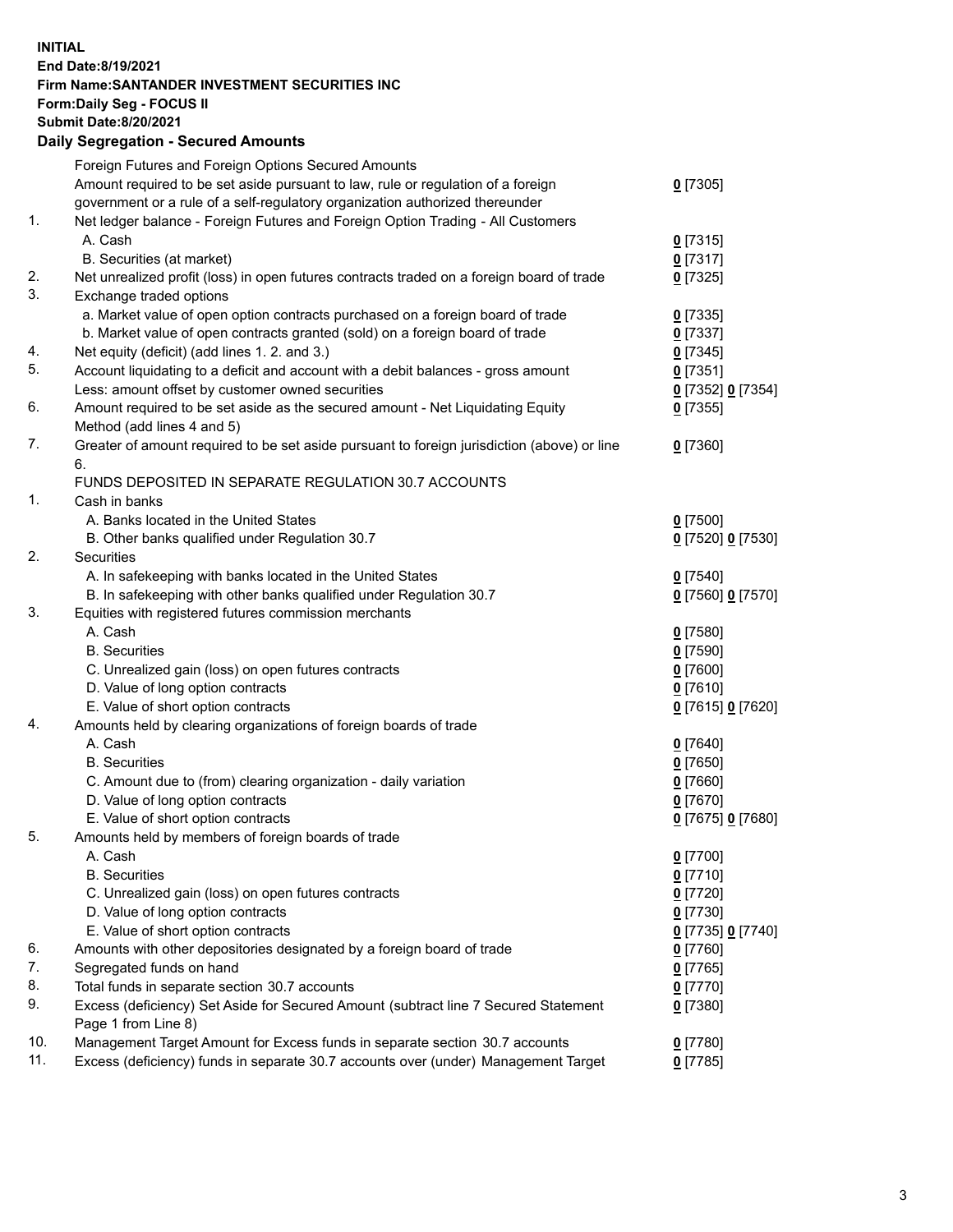|            | <b>INITIAL</b>                                                                                                                      |                      |
|------------|-------------------------------------------------------------------------------------------------------------------------------------|----------------------|
|            | End Date:8/19/2021                                                                                                                  |                      |
|            | Firm Name: SANTANDER INVESTMENT SECURITIES INC                                                                                      |                      |
|            | Form: Daily Seg - FOCUS II                                                                                                          |                      |
|            | <b>Submit Date:8/20/2021</b>                                                                                                        |                      |
|            | Daily Segregation - Segregation Statement                                                                                           |                      |
|            | SEGREGATION REQUIREMENTS(Section 4d(2) of the CEAct)                                                                                |                      |
| 1.         | Net ledger balance                                                                                                                  |                      |
|            | A. Cash                                                                                                                             | 2,554,131,353 [7010] |
|            | B. Securities (at market)                                                                                                           | $0$ [7020]           |
| 2.         | Net unrealized profit (loss) in open futures contracts traded on a contract market                                                  | -482,001,265 [7030]  |
| 3.         | Exchange traded options                                                                                                             |                      |
|            | A. Add market value of open option contracts purchased on a contract market                                                         | 38,125,434 [7032]    |
|            | B. Deduct market value of open option contracts granted (sold) on a contract market                                                 | -39,367,268 [7033]   |
| 4.         | Net equity (deficit) (add lines 1, 2 and 3)                                                                                         | 2,070,888,254 [7040] |
| 5.         | Accounts liquidating to a deficit and accounts with                                                                                 |                      |
|            | debit balances - gross amount                                                                                                       | $0$ [7045]           |
|            | Less: amount offset by customer securities                                                                                          | 0 [7047] 0 [7050]    |
| 6.         | Amount required to be segregated (add lines 4 and 5)                                                                                | 2,070,888,254 [7060] |
|            | FUNDS IN SEGREGATED ACCOUNTS                                                                                                        |                      |
| 7.         | Deposited in segregated funds bank accounts                                                                                         |                      |
|            | A. Cash                                                                                                                             | 285,022,689 [7070]   |
|            | B. Securities representing investments of customers' funds (at market)                                                              | $0$ [7080]           |
|            | C. Securities held for particular customers or option customers in lieu of cash (at                                                 | $0$ [7090]           |
|            | market)                                                                                                                             |                      |
| 8.         | Margins on deposit with derivatives clearing organizations of contract markets                                                      |                      |
|            | A. Cash                                                                                                                             | 1,889,122,490 [7100] |
|            | B. Securities representing investments of customers' funds (at market)                                                              | $0$ [7110]           |
|            | C. Securities held for particular customers or option customers in lieu of cash (at                                                 | $0$ [7120]           |
|            | market)                                                                                                                             |                      |
| 9.         | Net settlement from (to) derivatives clearing organizations of contract markets                                                     | -30,527,667 [7130]   |
| 10.        | Exchange traded options                                                                                                             |                      |
|            | A. Value of open long option contracts                                                                                              | 38,125,434 [7132]    |
|            | B. Value of open short option contracts                                                                                             | -39,367,268 [7133]   |
| 11.        | Net equities with other FCMs                                                                                                        |                      |
|            | A. Net liquidating equity                                                                                                           | $0$ [7140]           |
|            | B. Securities representing investments of customers' funds (at market)                                                              | $0$ [7160]           |
|            | C. Securities held for particular customers or option customers in lieu of cash (at                                                 | $0$ [7170]           |
|            | market)                                                                                                                             |                      |
| 12.        | Segregated funds on hand                                                                                                            | $0$ [7150]           |
| 13.<br>14. | Total amount in segregation (add lines 7 through 12)                                                                                | 2,142,375,678 [7180] |
| 15.        | Excess (deficiency) funds in segregation (subtract line 6 from line 13)<br>Management Target Amount for Excess funds in segregation | 71,487,424 [7190]    |
| 16.        |                                                                                                                                     | 70,000,000 [7194]    |
|            | Excess (deficiency) funds in segregation over (under) Management Target Amount<br>Excess                                            | 1,487,424 [7198]     |
|            |                                                                                                                                     |                      |